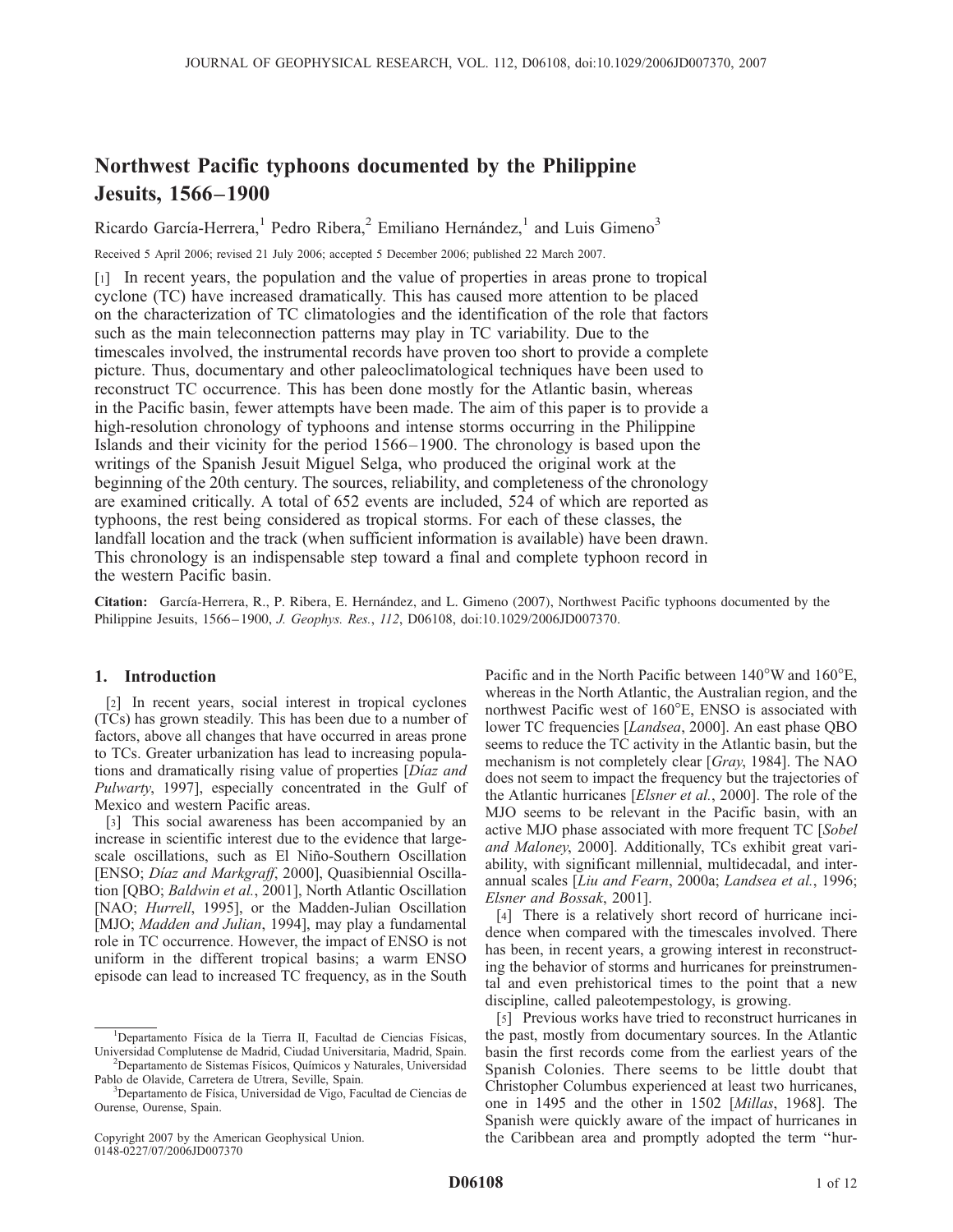acán" from the Carib language to describe the phenomenon. In the 16th century, for example, Fernandez de Oviedo wrote: "Huracán, in the language of this island (The Island is Hispaniola, currently Haiti/Dominican Republic.), is precisely defined as a very excessive storm or tempest but being in reality nothing more than a very great wind with heavy and intense rainfall'' (AGI Indif. Gral. 108—BIB. L.A. Siglo XVI-7 (References to manuscript sources in the Archivo General de Indias or other archives are denoted by the initials of the archive, such as AGI, followed by the name of the section of the archive where the manuscript is located and the signature identifying the "legajo," or bundle, to which the manuscript belongs. See Appendix A for details about the main archives in Spain.)). Since then, countless documents have been produced containing information on hurricanes in the Atlantic basin. The studies by Poey [1862], Tannehill [1940], Ludlum [1963], Dunn and Miller [1964], Millas [1968], Salivia [1950], Neumann et al. [1993], Rappaport and Fernández-Partagas [1997], Fernández-Partagas and Díaz [1996], and Chenoweth [2006] provide a comprehensive view of the information that can be obtained from such sources.

[6] In other ocean basins, less work has been done. However, Chinese documentary sources can provide the longest historical records of TCs, as has been shown by Chan and Shi [2000] and Liu et al. [2001]. Using these sources, they have been able to construct a 1000-year, high-resolution typhoon chronology for the province of Guandong. German historical records have also been used to reconstruct tropical cyclones in the Marshall Islands [Spennemann and Marschner, 1994], but they only traced back up to 1840.

[7] Other techniques have also been applied to reconstruct TCs, such as the use of sedimentary records [Liu and Fearn, 1993, 2000b; Donnelly et al., 2001] or dendrochronology [Doyle and Gorham, 1996]. These have coarser resolution than the historical sources, but may provide records as far as 5000 years B.P.

[8] This paper analyzes the 1566– 1900 period of the typhoon chronology of the Philippines published in 1935 by the Spanish Jesuit Miguel Selga [1935]. The next section provides a brief account of the meteorological work of Selga and the Jesuits in the Philippines. Then, the sources are discussed, and the chronology is described. The paper ends with a discussion.

# 2. Miguel Selga

[9] Miguel Selga (1879–1956) was a Spanish Jesuit who had studied astronomy at Harvard University and became the last Spanish director of the Manila Observatory during the period  $1926 - 1946$  [*Udias*, 2003]. The Jesuits had settled in the Philippines during the last decades of the 16th century and played a very active role as missionaries. This was accompanied by a high interest in the natural history of the islands. The intense tropical storms soon attracted their interest due to the damages that impacted their lives and properties. Thus, as early as in 1668, the Jesuit Fr. F. I. Alzina wrote, after more than 30 years of experience in the islands, the Natural History of the Visayas Islands (AMN (AMN stands for Archivo del Museo Naval.)

Ms478). There he provides a vivid description of more than six pages of "baguios" (the native word for typhoons).

...The indians of this area call this type of hurricane Baguio, which in other parts and in the East Indies are called typhoons. And all this means a very strong tempest. These used to be in these islands so numerous and so strong that neither Virgil in his Eneid, nor Ovid in his Ponto, nor any other poet that I have read comes close by one thousand miles to describing their rigors or their strength. We see them very often and we suffer so much, that even after experiencing them it seems impossible to believe. To put it briefly, when one of these baguíos runs (usually one or two every year), neither the trees are safe in the midst of the mountains, nor the animals in the caves, nor the men in their houses, nor the beasts in their middens, nor even the worms in their dens...

The complete text provides a detailed description not only of the impacts of the storms but also of the type of winds associated with them.

[10] This interest in meteorology, and the absence of other scientific institutions, made the Jesuits the pioneer meteorologists in the Philippines and other places of the Far East and Latin America [*Udias*, 1996]. This work continued until 1773, when the Jesuit order was suppressed, but was resumed in 1814 when it was restored. In fact, the Jesuits founded the Manila Observatory in 1865, and by 1900, they had developed a network of 72 secondary meteorological stations, which grew continuously until World War II, when the Manila Observatory was destroyed. In 1946, when the Philippine Weather Bureau was established, the Jesuit observatory ceased its meteorological activity [*Udias*, 2003]. The location of different Jesuit observatories in tropical areas (Manila, Havana, and Shanghai) mainly made it possible for different members of the order, such as B. Viñes, J. Algué, and C.E. Deppermann, to produce some of the first and most interesting studies of tropical storms [*Udias*, 1996]. The chronology presented in this paper is part of this tradition of rigorous scientific work carried out by the Jesuits.

## 3. Sources of the Chronology

[11] It is interesting to analyze the sources used by Selga when constructing his chronology. Unfortunately, he does not cite them in an identifiable way; rather, he writes [Selga, 1935, p. 3]:

Although the catalogue of historical typhoons represents many hours of painstaking search in libraries and reading of books in various languages, no claim is made that the catalogue is complete or altogether free from inaccuracies; additions and corrections will be welcome.

[12] However, in 90 of the records, a source is explicitly cited. Those have been included in Table 1. It can be seen that in 59 cases, a primary source is cited, whereas in the rest, a secondary one has been used. When the nature of the documents is considered, it can be seen that 32 of them are related to ship incidents, mostly letters of the governors referring to the Manila Galleon, the main link between the Philippines and Mexico, which had an enormous importance to the life of the colony [Schutz, 1939]. Another 20 references come from church documents, mostly Jesuits letters. The rest is a miscellany of administrative documents.

[13] The most frequently used secondary sources are the Piddington maps and the History of the Philippines by Rev.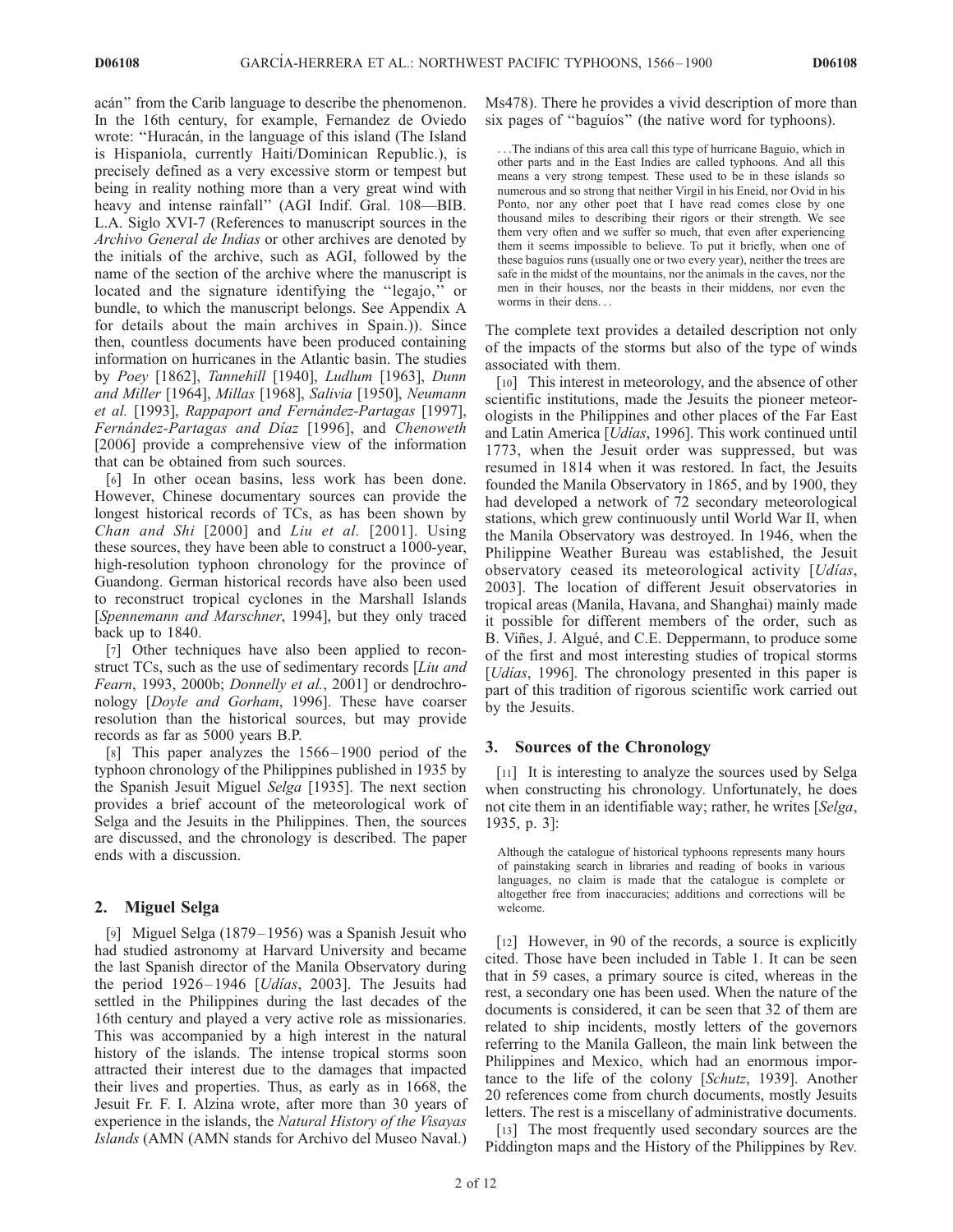Table 1. Reported Sources of the Selga Chronology (Day, Month, Year and Source)<sup>a</sup>

| Day | Month | Year | Source                                                                    |
|-----|-------|------|---------------------------------------------------------------------------|
| 1   | May   | 1601 | Report of the galleon Santo Tomás <sup>b</sup>                            |
| 24  | May   | 1621 | Report of the frigate Buen Jesús                                          |
| 29  | May   | 1654 | Report of the Galleon <sup>b</sup>                                        |
|     | May   | 1709 | Jesuit report?                                                            |
| 19  | May   | 1753 | Report of the galleon $N^aS^a$ de Guadalupe or Mexicana <sup>c</sup>      |
| 11  | July  | 1603 | Letter of the Governor on the Galleon <sup>a</sup>                        |
| 15  | July  | 1659 | Jesuit report                                                             |
| 3   | July  | 1686 | Report of the English pirate William Dampier                              |
| 3   | July  | 1694 | History of the Philippines by Rev. Father Pedro Murillo                   |
| 10  | July  | 1704 | History of the Philippines by Rev. Father Pedro Murillo                   |
|     | July  | 1717 | Jesuit report                                                             |
| 23  |       | 1726 | Report of the Galleon <sup>b</sup>                                        |
|     | July  | 1780 |                                                                           |
|     | July  |      | Piddington map and letter of Mr. Webb, captain of an                      |
|     |       |      | English ship                                                              |
|     | July  | 1835 | Piddington map                                                            |
|     | July  | 1841 | Piddington map                                                            |
| 1   | July  | 1846 | Jesuit report                                                             |
|     | July  | 1852 | Jesuit report                                                             |
| 15  | Aug.  | 1568 | Report from the fleet of Felipe Salcedo                                   |
| 21  | Aug.  | 1602 | Report of the Galleon <sup>b</sup>                                        |
| 20  | Aug.  | 1606 | Report of unknown ship towards Japan                                      |
| 2   | Aug.  | 1620 | Report of the Galleon S. Nicolás <sup>b</sup>                             |
|     | Aug.  | 1629 | Governor report on the Galleon <sup>b</sup>                               |
| 5   | Aug.  | 1639 | Report of the Galleon <sup>c</sup>                                        |
| 23  | Aug.  | 1708 | Report from a Portuguese ship                                             |
| 22  | Aug.  | 1720 | Report Jesuit letter                                                      |
| 10  | Aug.  | 1783 | Report of the packet <i>Antelope</i> of the East India Company            |
|     | Aug.  | 1793 | Report of the Recolect Fathers                                            |
|     | Aug.  | 1832 | Piddington map                                                            |
| 11  | Aug.  | 1848 | Report of the French ship La Bayonnaise                                   |
| 18  | Aug.  | 1898 | Report of the Austrian frigate Novara                                     |
| 18  | Sept. | 1596 | Letter of Gov. Tello on the loss of the Galleon S. Felipe                 |
| 20  | Sept. | 1638 | Loss of the Galeon $N^a$ $S^a$ de la Concepción, referred in the          |
|     |       |      | Sucesos en Filipinas <sup>b</sup>                                         |
| 26  | Sept. | 1687 | Report of the English pirate Dampier on board of the                      |
|     |       |      | Cygnet of London                                                          |
|     | Sept. | 1707 | History of the Philippines by Rev. Father Pedro Murillo                   |
| 23  | Sept. | 1742 | Report of Lord Anson's Centurion                                          |
| 30  | Sept. | 1762 | Report of Admiral Cornish on board of South Sea Castle                    |
| 27  | Sept. | 1779 | Sesion de Definitorio de la Corporación Recoletana                        |
| 15  | Sept. | 1802 | Shipwreck of the <i>Nautilus</i> of Calcuta                               |
|     | Sept. | 1803 | Piddington map                                                            |
|     | Sept. | 1809 | Piddington map                                                            |
|     | Sept. | 1810 | Piddington map                                                            |
|     | Sept. | 1812 | Piddington map                                                            |
|     | Sept. | 1819 | Piddington map                                                            |
|     | Sept. | 1820 | Piddington map                                                            |
|     | Sept. | 1826 | Historical records of Lumban?                                             |
|     | Sept. | 1830 | Chronicles of the time?                                                   |
|     | Sept. | 1839 | Historical records of Lumban?                                             |
|     | Sept. | 1842 | Parochial archives of Las Piñas, Rizal province                           |
| 1   | Sept. | 1848 | Report of Vice Admiral Julien de la Gabiere on board of <i>Bayonnaise</i> |
| 23  | Sept. | 1855 | Report of educated person who had lived for many years on the             |
|     |       |      | Marianas, published on 1870?                                              |
|     | Oct.  | 1566 | Logbook of S. Jerónimo                                                    |
| 3   | Oct.  | 1596 | Report of the Galleon S. Felipe                                           |
| 4   | Oct.  | 1598 | Letter of Fr. Diego Abuarte O.P. on a private expedition to China         |
| 27  | Oct.  | 1599 | Report of historian Fr. Chirino S.J.                                      |
| 5   | Oct.  | 1649 | Shipwreck of the Galleon $N^a$ $S^a$ de la Encarnación <sup>b</sup>       |
| 18  | Oct.  | 1711 | History of the Philippines by Rev. Father Pedro Murillo                   |
| 23  | Oct.  | 1766 | French translation made by the astronomer Le Gentil of a letter           |
|     |       |      | of the governor of the province of Albay to the Fiscal in Manila          |
| 23  | Oct.  | 1767 | Le Gentil report while at Manila                                          |
| 2   | Oct.  | 1795 | Letter of the Governor-General to the Duke of Alcudia                     |
|     | Oct.  | 1797 | Report of the shipwreck of the Galleon S. Andrés, made by the             |
|     |       |      | historians José Montero y Vidal and Zúñiga                                |
|     | Oct.  | 1801 | Report in the parochial archives of Bacolod, Western Negros               |
|     | Oct.  | 1804 | Report of the Russian admiral Krusenstern on board of the                 |
|     |       |      | corvettes Nadicjada and Neva                                              |
|     | Oct.  | 1819 | Piddington map                                                            |
|     | Oct.  | 1821 | Piddington map                                                            |
| 17  | Oct.  | 1821 | Report of the corvette Fidelidad                                          |
| 26  | Oct.  | 1827 | Report of the Governor-General                                            |
|     |       |      |                                                                           |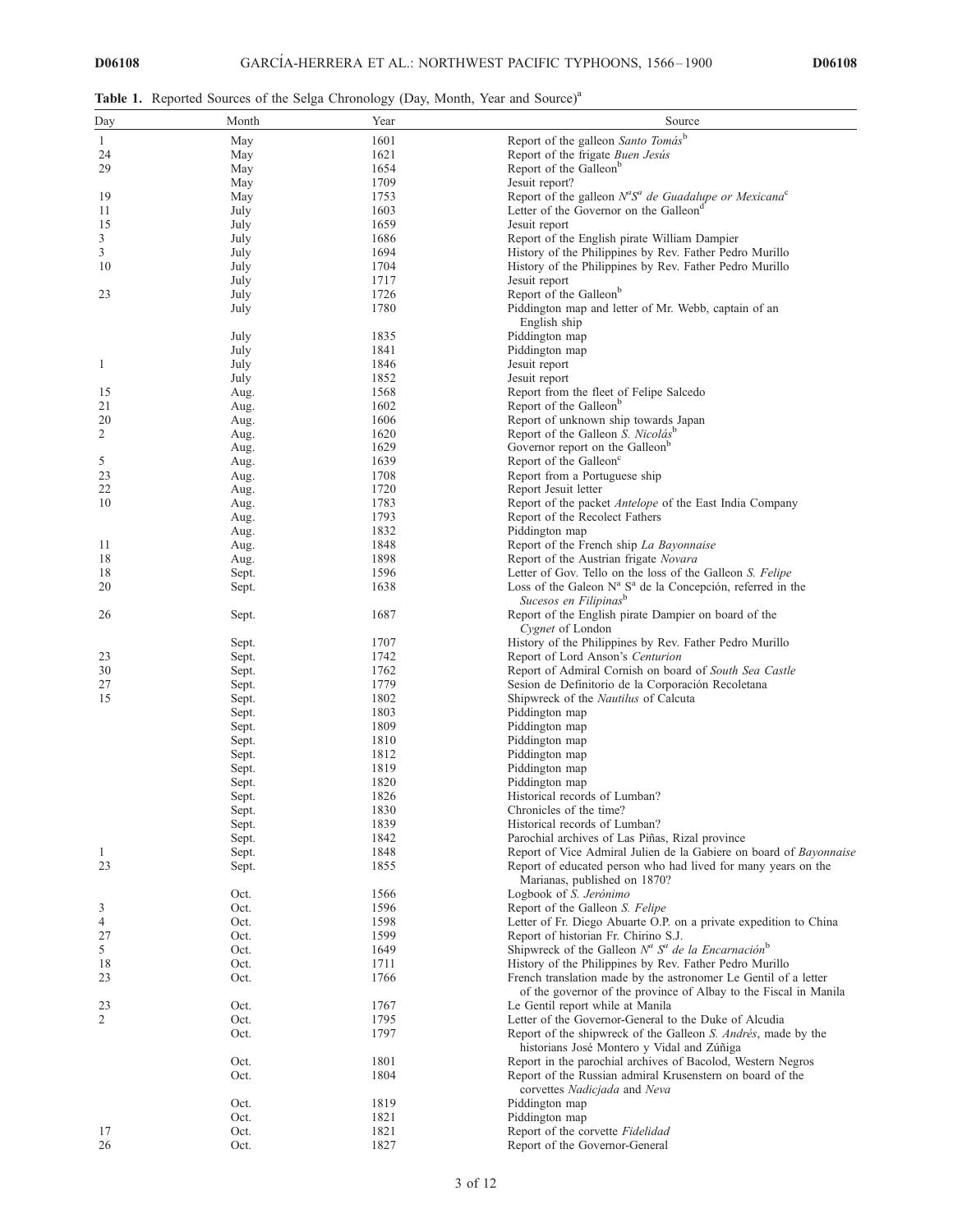| Day | Month | Year | Source                                                                                   |
|-----|-------|------|------------------------------------------------------------------------------------------|
| 16  | Oct.  | 1829 | Report of the Regente, ship of the East India Company                                    |
|     | Oct.  | 1832 | Piddington map                                                                           |
|     | Oct.  | 1833 | Piddington map                                                                           |
| 28  | Oct.  | 1838 | Report of the Governor of Marianas to the Governor of Philippines                        |
| 28  | Oct.  | 1843 | Letter of the Rector of the Royal seminary of S. Carlos to the<br>Archbishop of Manila   |
| 7   | Oct.  | 1844 | Letter of the Governor of Philippines                                                    |
|     | Nov.  | 1608 | Edifying Letters of the Jesuits Missionaries                                             |
| 1   | Nov.  | 1610 | Annual Litterae of the Province of Philippines by Fr. Gregorio López                     |
| 10  | Nov.  | 1638 | Sucesos de Filipinas, probably written by Juan López S.J.                                |
| 25  | Nov.  | 1659 | History of the Philippines by Rev. Father Pedro Murillo                                  |
| 1   | Nov.  | 1742 | Manuscript dated 1743 and written in Manila                                              |
|     | Nov.  | 1780 | Biography of Fr. Juan Huy de los Santos, a Chinese Dominican                             |
|     | Nov.  | 1824 | Letter of the Governor of Philippines                                                    |
|     | Nov.  | 1841 | Piddington map                                                                           |
| 3   | Nov.  | 1845 | Books of the parochial archives of Imus, Cavite                                          |
| 8   | Nov.  | 1858 | A suit instituted in the court of Manila                                                 |
| 11  | Dec.  | 1734 | A manuscript which narrates the principal events that took place<br>in Balayan, Batangas |
| 4   | Dec.  | 1748 | History of the Philippines by Rev. Father Pedro Murillo                                  |
|     | Dec.  | 1752 | Certificate of death from the parochial books of Sariaya                                 |
| 3   | Dec.  | 1754 | Edifying letters                                                                         |
| 8   | Dec.  | 1766 | Le Gentil report                                                                         |
| 18  | Dec.  | 1833 | Letter of the Governor-General                                                           |
| 13  | Dec.  | 1838 | Letter of the Governor-General                                                           |
|     | Dec.  | 1865 | Letter of the Governor of Burias                                                         |

<sup>a</sup>The references to the Galleon included in this chronology have been checked against the documents used in the work of *García et al.* [2001]. <sup>b</sup>They were referenced correctly.

<sup>c</sup>They had not been found in the previous work.

<sup>d</sup>A dating problem in Selga.

Father Pedro Murillo. The Piddington maps are included in a classic book titled The Sailors Handbook for the Law of Storms, written by *Piddington* [1876], the president of the Marine Courts at Calcutta in the mid-19th century. He was the first to use the term ''cyclone'' to refer to the tropical weather phenomenon we now call hurricanes or typhoons. The History of the Philippines [Murillo, 1749] was written by a Jesuit and provides a comprehensive account of the Jesuits' activities in the archipelago during the period 1616 – 1716.

[14] An assessment of the accuracy of the reports is not easy to make. However, we have some proof that they were written with special care. In a previous work [García et al., 2001], original records of the Manila Galleon kept in Spanish archives were used to infer changes in the circulation on the Pacific during the 17th and 18th centuries. The references to the Galleon included in this chronology have been checked against the documents used by García et al. [2001]. It has been found that eight of them (footnote a in Table 1) were referenced correctly, two (footnote b in Table 1) are not found in the previous work, and one (footnote c in Table 1) showed a dating problem with Selga. He dated this typhoon as occurring in 1603, whereas the documents kept in the Archivo de Indias in Spain (AGI Mex 25, N62) showed that it really happened in 1602. Thus, the references seem reasonably accurate.

[15] The British sources cited in the chronology have also been checked. Thus, we have examined the original reports of the ships Cygnet, Antelope, and Centurion cited in Table 1. All of them used the term "storm," which was only used for very severe wind conditions. The Centurion report also includes the term ''hard gales,'' which is comparable to Beaufort force 10 (about 50 knots) winds. In the case of the *Cygnet*, the source describes the ship sailing under "bare poles" (with no sails at all), which was only done at Beaufort force 10 or higher. Thus, all three reports are compatible with typhoon strength winds.

[16] Starting around 1850, the reliability of the reports seems to increase. Most of the reports come from direct observations from the main observatory, the secondary Philippine network, and the associated observatories (more details are provided below); only in three cases are from documentary sources. In fact, during this last period, the descriptions become more systematic and start to include instrumental values, mostly barometer readings.

[17] Additional references can also be traced in the Spanish archives. Thus, the typhoon that occurred in 17– 26 January 1895, and according to Selga destroyed the island of Yap, is described in a document of almost 400 pages in the Archivo Central de la Marina (ACM 3618, 79) in the Judicial Causes section. This document includes all the administrative actions and procedures taken by the Spanish military courts in affairs related to the damages produced by this typhoon.

#### 4. Chronology

[18] The typhoon chronology constructed by Selga was originally published in 1935 by the Philippine Weather Bureau, under the title Catalogue of Typhoons 1348-1934 as an addenda of the Charts of Remarkable Typhoons in the Philippines 1902–1934. It has not been fully examined up to now [Bankoff, 2003]. A previous paper [Ribera et al. 2005] analyzed the most recent part of the chronology  $(1901 - 1934)$ , which includes mostly direct instrumental observations made by the Manila Observatory and its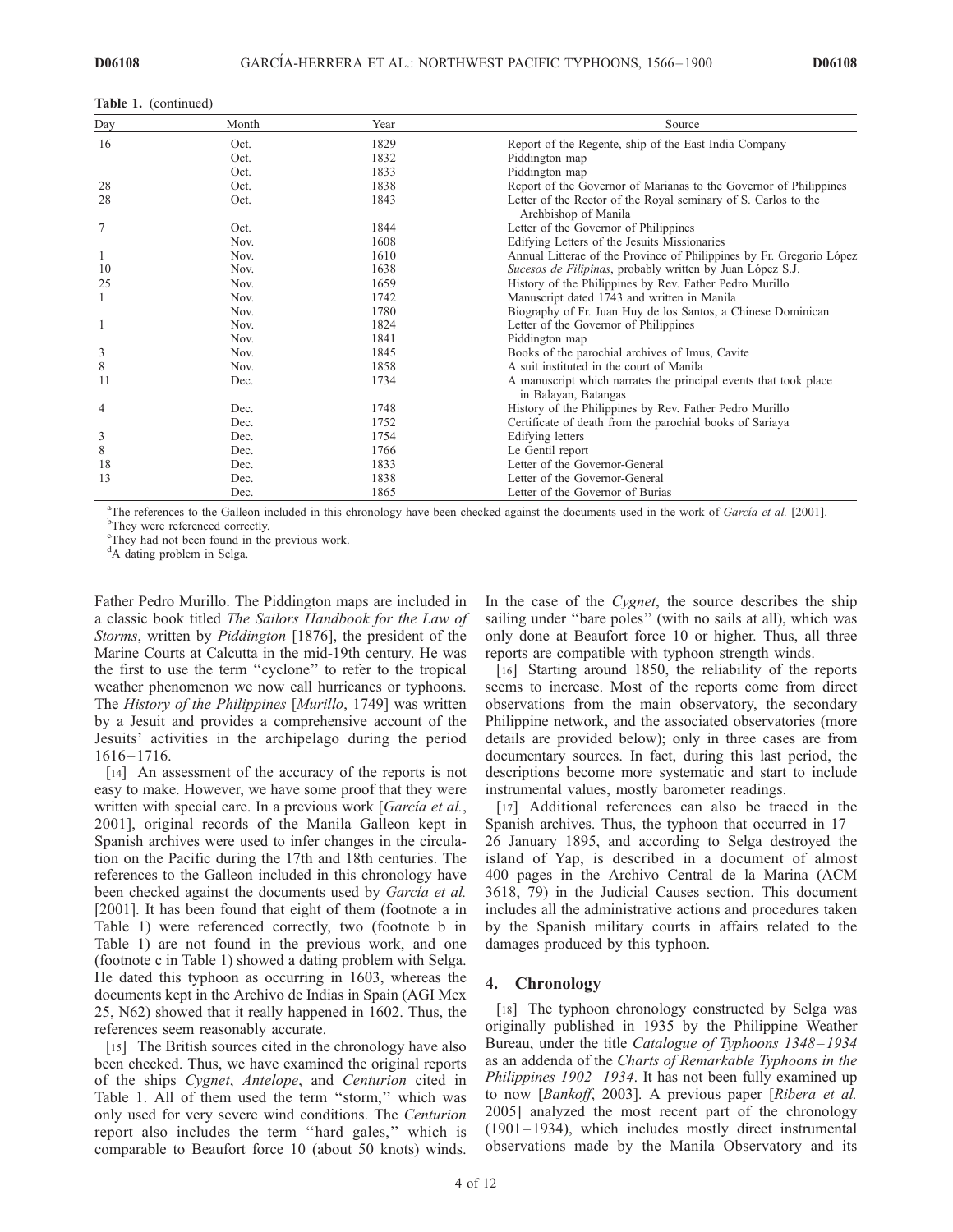Table 2. Instrumental Observations of the Selga Chronology (Year, Month, Pressure, and Location)

| Year | Month              | Pressure, mm Hg/hPa | Location                                    |
|------|--------------------|---------------------|---------------------------------------------|
| 1797 | June               | 736.0/981.0         | Macao?                                      |
| 1804 | 1 Oct              | 680/906.4           | Russian corvettes Nadicjada and Neva        |
| 1809 | Sept               | 749.30/998.7        | Logbook of Scalesby Castle (Piddington)     |
| 1810 | Sept               | 741.68/988.6        | On board of Winchelsea (Piddington)         |
| 1812 | Sept               | 740.41/986.9        | On board of Werford (Piddington)            |
| 1838 | $18 - 19$ Dec      | 740/986.3           | Camarines or Albay                          |
| 1848 | $13 - 14$ Dec      | 748.79/998.1        | Manila                                      |
| 1858 |                    | 744.5/992.3         | On board of Novara                          |
|      | $18 - 19$ Aug      |                     | Macao                                       |
| 1862 | June               | 726.44/968.3        |                                             |
| 1865 | $7-12$ Nov         | 742.64/989.9        | Manila                                      |
| 1865 | $15 - 17$ Dec      | 747.32/996.1        | Manila                                      |
| 1866 | April              | 745.62/993.8        | Manila                                      |
| 1867 | $20-26$ Sept       | 737.30/982.7        | Manila                                      |
| 1868 | $20 - 24$ Nov      | 747.47/996.3        | Manila                                      |
|      |                    | 740.00/986.3        | Bayomborg                                   |
| 1870 | 3 Nov              | 714.00/951.7        | Tuguegarao                                  |
|      |                    | 743.52/991.0        | Albay                                       |
| 1871 | June               | 746/994.3           | Naga                                        |
| 1871 | 29 Sept            | 711/947.7           | Naga                                        |
| 1873 | 27 Sept            | 740.41/986.9        | Marianas                                    |
| 1873 | 28 Oct             | 716/954.4           | Masbate                                     |
| 1874 | $3-4$ Sept         | 730.9/974.2         | Port of Vigan                               |
| 1874 | $21-22$ Sept       | 724/965.0           | Port of Vigan                               |
| 1874 | 28 Sept            | 739/985.0           | Sto. Domingo Basco                          |
| 1875 | $24 - 31$ Oct      | 744.21/992.0        | Brig Progreso                               |
|      |                    |                     | Manila Bay                                  |
| 1879 | $19-21$ Nov        | 713.00/950.4        | E. Mindoro                                  |
| 1880 | $18 - 22$ Oct      | 727.60/969.8        | Manila Bay                                  |
| 1881 | May                | 741/987.7           | Steamship Elguin                            |
| 1881 | $9-14$ Aug         | 723.0/963.7         | On board steamer Friederic, 29.6°N, 128°E   |
| 1881 | $19 - 20$ Aug      | 742.0/989.0         | Baler                                       |
|      |                    | 746.0/994.3         |                                             |
| 1881 | $24 - 28$ Aug      | 747/995.7           | Zikawei                                     |
| 1881 | $5-8$ Sept         | 736.59/981.8        | Tainanfu                                    |
|      |                    |                     | Formosa                                     |
| 1881 | $27$ Sept $-6$ Oct | 717.50/956.4        | Steamer Fleurscastle                        |
| 1881 | $10 - 14$ Oct      | 718.9/958.2         | Steamship Oaklands, near Pratas             |
| 1882 | $27$ Sept $-6$ Oct | 728.0/970.3         | Steamer Tanais                              |
| 1882 | $23 - 27$ Oct      | 726.43/968.3        | <b>Bark</b> Caridad                         |
| 1883 | April              | 732.10/975.8        | Taganaan                                    |
| 1883 | $28 - 31$ Oct      | 747.8/996.7         | Manila                                      |
| 1885 | July               | 723.6/964.5         | Steamship                                   |
| 1885 | $18 - 26$ Aug      | 724.5/965.7         | Ocksan                                      |
| 1886 | $5-9$ Sept         | 716.0/954.4         | Steamer Killarnay at 21°N,128°E             |
| 1886 | $14 - 18$ Oct      | 731.51/975.0        | Steamship Proponti                          |
| 1887 | May                | 721.00/961.0        | Brig Alic Bowe                              |
| 1887 | July               | 728.8/971.4         | Nagasaki                                    |
|      | $5-9$ Sept         | 720/959.7           | Sea at $20.5^{\circ}$ N and $119^{\circ}$ E |
| 1887 |                    |                     |                                             |
| 1890 | 28 Sept-3 Oct      | 738.05/983.7        | Region of Albay                             |
| 1890 | $7-13$ Nov         | 742.85/990.1        | Tabaco                                      |
|      |                    | 741.9/988.9         | Streamship Mount Hebron                     |
| 1891 | $19-25$ Sept       | 745.8/994.1         | Aparri                                      |
| 1891 | $27 - 28$ Oct      | 736.0/981.0         | Guam                                        |
| 1893 | $10-12$ Sept       | 746.5/995.0         | Aparri                                      |
|      |                    | 717.28/956.1        | South Cape, Formosa                         |
| 1893 | $28$ Sept $-3$ Oct | 705.0/939.7         | Cabragan Viejo and others                   |
| 1894 | $1-12$ Aug         | 728.2/970.6         | Hamamatsu Japon?                            |
|      |                    | 743.7/991.3         | Nemuro?                                     |
| 1894 | $15-18$ Sept       | 736.8/982.1         | S. Isidro                                   |
| 1894 | $16-25$ Sept       | 742.4/989.5         | Macao                                       |
| 1894 | $30$ Sept $-6$ Oct | 740.2/986.6         | S. Fdo Union                                |
| 1894 | $8-11$ Nov         | 730.3/973.4         | Aparri                                      |
| 1895 | January            | 729.4/972.2         | Yap                                         |
| 1895 | July               | 713.0/950.4         | Nagasaki                                    |
| 1895 | 28 Aug-9 Sep       | 717.7/956.6         | 7 Sept, Kagoshima                           |
| 1895 | $13-19$ Sept       | 731.0/974.3         | Takow, Formosa                              |
| 1895 | $28$ Oct $-2$ Nov  | 733.3/977.4         | Tuguegarao                                  |
| 1895 | $18 - 22$ Nov      | 730.6/973.8         | Guam                                        |
| 1896 | July               | 733.0/977.0         | Hong Kong                                   |
| 1896 | 28 Sept-7 Oct      | 726.4/968.2         | Steamer Strathllam, 23°N and 112°E          |
| 1896 | $19 - 20$ Oct      | 742.65/989.9        | Aparri                                      |
| 1897 | $9-18$ Sept        | 729.5/972.3         | Haichow?                                    |
| 1897 | $7-16$ Oct         | 710.00/946.4        | Guiam, Samar                                |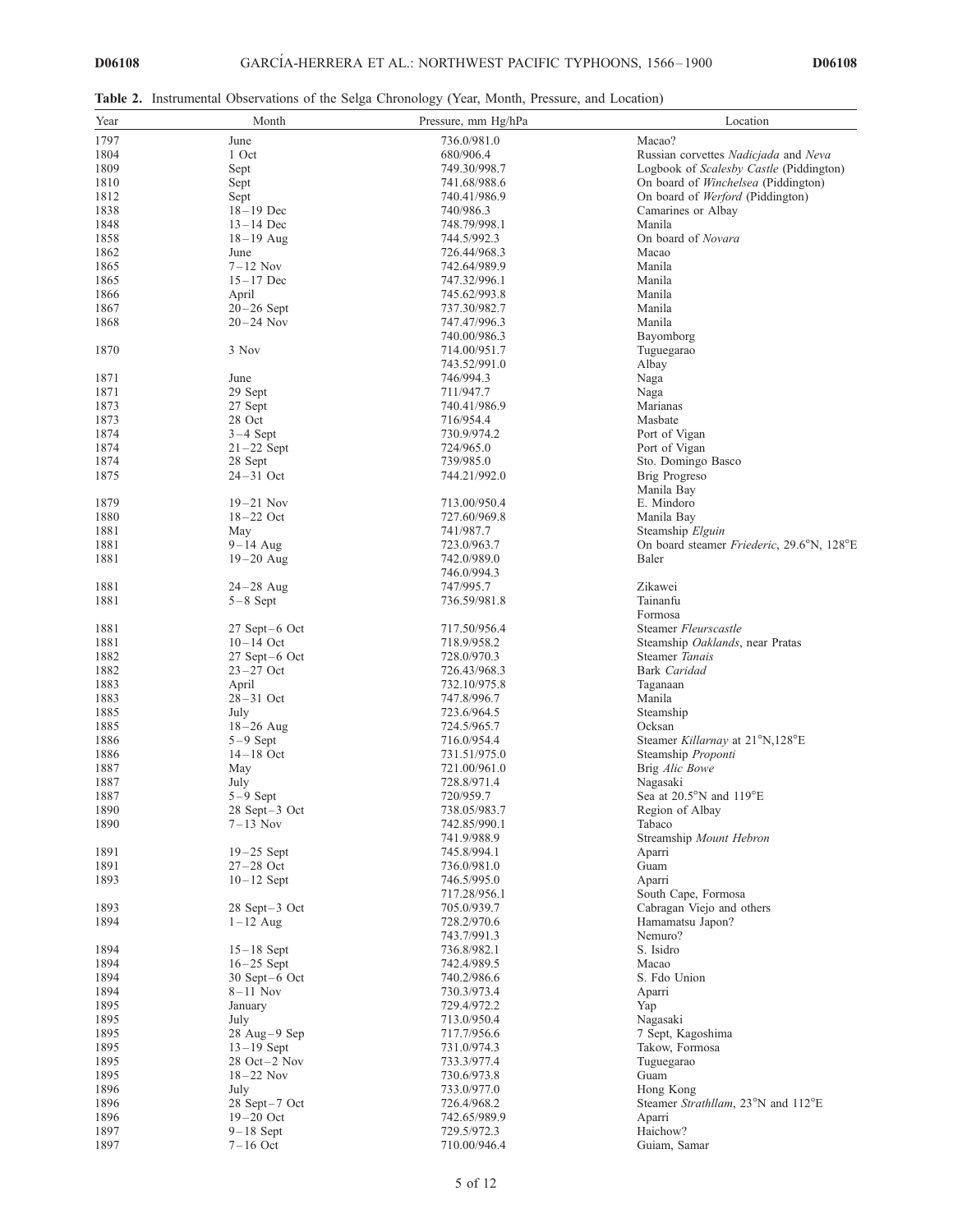|  | <b>Table 2.</b> (continued) |
|--|-----------------------------|
|--|-----------------------------|

| Year | Month             | Pressure, mm Hg/hPa | Location                      |
|------|-------------------|---------------------|-------------------------------|
| 1898 | $28$ May - 5 June | 722.9/963.5         | Laoang (N Samar)              |
|      |                   | 741.6/988.5         | Albay                         |
|      |                   | 631.7/842.0         | Koshun (Formosa)              |
| 1898 | July              | 742/989.0           | Hainan                        |
| 1898 | $13 - 16$ Aug     | 725.6/967.1         | Kagoshima                     |
| 1898 | $1-3$ Oct         | 723.7/964.6         | Transport Siam, near NE Luzon |
| 1899 | $2-10$ July       | 727.9/970.2         | Naha                          |
|      |                   | 717.2/956.0         | Oshima                        |
|      |                   | 728.5/971.0         | Nagasaki                      |
| 1899 | $15-26$ July      | 735.8/980.7         | Naha                          |
|      |                   | 736.6/981.8         | Shanghai                      |
|      |                   | 739.0/985.0         | Tokio                         |
|      |                   | 733.0/977.0         | Choshi                        |
| 1899 | $31$ July-6 Aug   | 725.1/966.5         | Taichu Formosa                |
| 1899 | $15 - 22$ Aug     | 715.9/954.2         | Koshum                        |
| 1899 | $3-8$ Oct         | 721.4/961.6         | Steamship Columbia            |
|      |                   | 715.8/954.1         | Steamship Ketat               |

associated network, acting as the Philippines' meteorological agency [*Udias*, 2003]. As shown below, the records for the period analyzed in this paper come mostly from historical reports, included in part C of Selga's catalogue, which is described by the author as ''...an abridged enumeration of the storms and typhoons as described by old chroniclers or described by contemporary documents.'' In practice, this really covers the period 1566 – 1900 because there is only one reference to a typhoon prior to 1566. The information of this early typhoon, dated to 1348, comes from the diary of the classical Arab traveler Ibn Batuta, and it should be considered anecdotal. The catalogue is structured monthly, providing for every month a list of typhoons, ordered chronologically and with a report, which usually includes the dates of occurrence and the landfall point or the affected area. A total of 652 events are included; of them, 533 are reported as typhoons. For the rest, the term ''storm'' or "depression" is mostly used. In 606 cases (93% of the total), the identification includes complete dating (day, month, and year); for the rest, only month and year are provided. Thus, it is a high-resolution chronology. As a first step, a database with the complete chronology was built. It contains for every reported typhoon/storm information on date and landfall location. The complete textual description is also included. It can be freely obtained at http:// www.ucm.es/info/tropical.

[19] The nature of these reports varies considerably, depending on the date and the amount of available information. Thus, very succinct reports can be found, such as that corresponding to the typhoon of  $1-3$  November 1893: ''A typhoon appeared to the SE of Manila and partially filled up, entering the Archipelago, continuing westward as a depression.'' On the other hand, there are very vivid and detailed reports, such as that from 1 November 1742. In a manuscript dated 1743 and written in Manila, we read the following account:

with its frame was forced in; the rain rushed in and the church was so full of water that mass could not be said on some of the altars the next day. The corridors of many houses were destroyed, and in a word, there is scarcely a roof in Manila that is not damaged

The analysis of these reports allows one to infer the intensity of the event only in these very detailed reports, but not in a general way. Therefore in many cases, one needs to trust Selga's judgment. In some cases, the report is accompanied by instrumental observations.

[20] Table 2 shows all the cases for which instrumental observations are provided. It can be seen that the pressure readings vary between 749.3 mm Hg (on board of the ship named Scalesby Castle in September 1809) and 631.7 mm Hg (in Koshun, Formosa, in June 1898; Formosa is the old Portuguese name for Taiwan). Figure 1 shows their distribution according to the Saffir–Simpson Scale. To fit the intensity of TCs to Saffir–Simpson categories, we have used the minimum central pressure entry from the table contributed by Chris Landsea and available at http:// www.aoml.noaa.gov/hrd/tcfaq/D1.html. The interpretation of Figure 1 must be cautious; first, because the Saffir– Simpson scale is of limited use in the western Pacific basin [Simpson and Riehl, 1981], and second, because the reported pressure values do not correspond to the minimum associated with every particular TC, but to the measurements available in each case. However, it can be seen that all are within the range of tropical storms and hurricanes and can help in the process of assessing the intensity of every particular TC.

[21] Of the total 524 typhoons included in this chronology, the distribution is as follows: 4 correspond to the 16th century, 23 to the 17th, 35 to the 18th, 40 to the first half of the 19th, and 422 to the second half of the 19th. Figure 2 shows the annual frequency of the typhoons and typhoons + storms for the periods  $1566 - 1715$  (Figure 2a),  $1716 - 1865$ (Figure 2b), and 1866– 1900 (Figure 2c) identified in the whole western Pacific area. The first two periods are of identical length to simplify the display, but the last period is shorter because of the much more detailed record of typhoons compared to the previous periods. The annual

On All Saints' Day of the last year, 1742, we experienced such a storm as never before had been seen in Manila. It caused the greatest destruction to the churches and houses of the Society of Jesus. In our church, some arches were damaged. The big window of the choir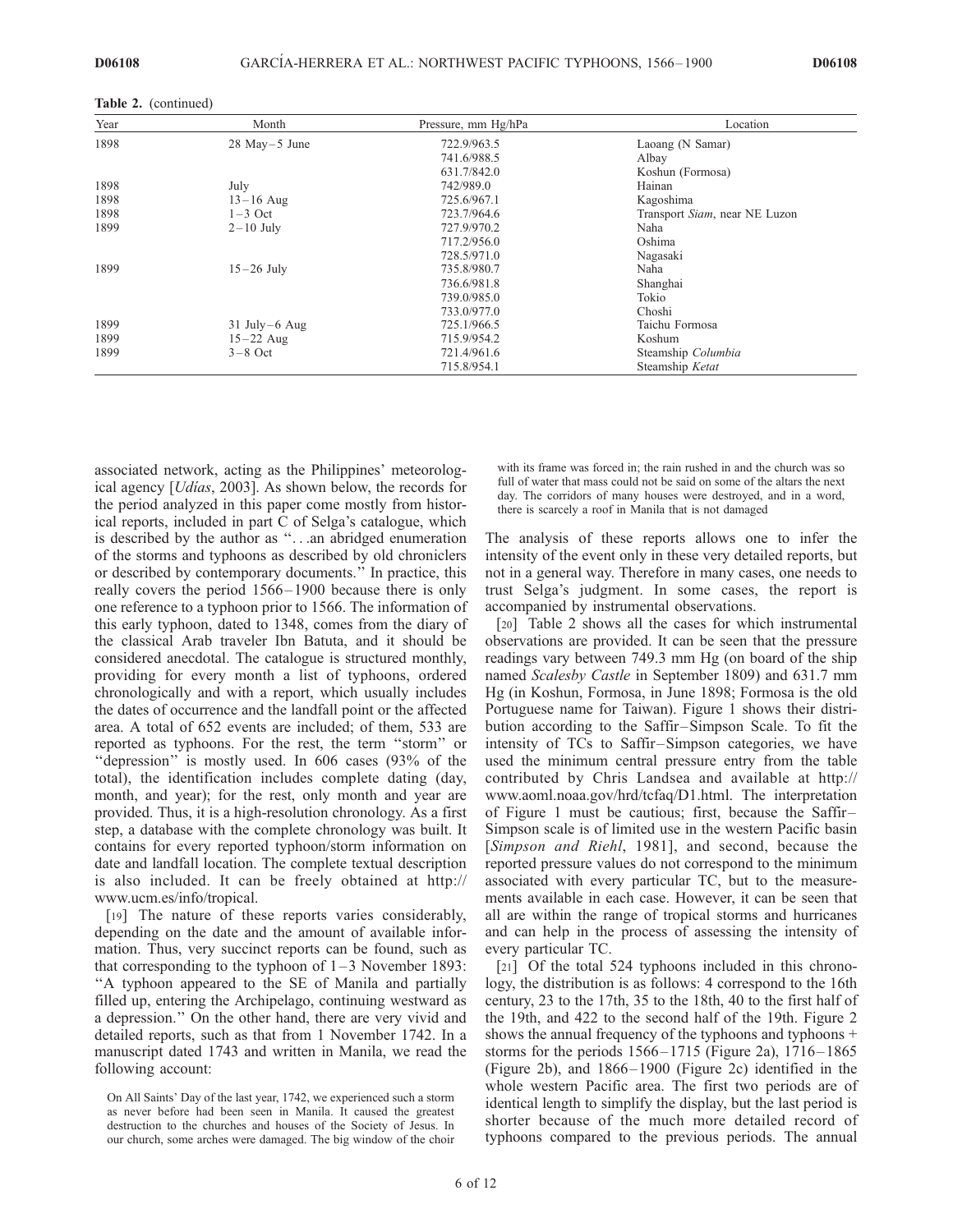

Figure 1. Distribution of the typhoons intensity according to the Saffir –Simpson scale for those typhoons with instrumental measurements available (the Saffir–Simpson hurricane scale is a  $1-5$  rating based on the hurricane's present intensity. It is mainly based in wind speed, and it is used to give an estimate of the potential property damage and flooding expected from a landfalling hurricane).

frequency of typhoons and storms shows a small range of variability until 1865, with an average frequency of 0.38  $(0.44$  for T + S). Between 1877 and 1887, the annual frequency of identified typhoons shows a dramatic increase, reaching as many as 20 typhoons and more than 30 typhoons plus storms per year after 1880. From 1887 until 1900, there is noticeable interannual variability in the number of typhoons, but without a clear trend and with an average close to  $20/30$  [typhoons/(typhoons + storms)]. These values are only slightly different than modern average annual frequency for the western Pacific. According to Yumoto and Matsuura [2001], between 1951 and 1999, the annual number of typhoons plus storms formed in the whole Western North Pacific (WNP) basis is about 28, and the number of typhoons (those storms with velocity higher than 33 m/s) is about 15. In recent years, if only those typhoons and storms crossing through the Philippines are counted, the mean annual numbers are reduced to about 5 typhoons and 10 storms plus typhoons. Thus, for the period prior to 1865, the chronology clearly underestimates the real frequency of typhoons in the western Pacific area.

[22] Therefore the Selga series has two different changes (one more evident in 1865 and a smaller one in 1880, only for typhoons making landfall in the Philippines). The explanation for the first and most important change seems to be the formal establishment of the Manila Observatory in 1865. This produced an increase and standardization of the observations, the development of a network of secondary observations covering most of the Philippine territory, and the interchange of information with other observatories of the area, such as Zikawei (near Shanghai and also run by the Jesuits), Hong Kong, or Japan. This can be corroborated in the chronology as an increase during this period of the references to locations outside the Philippines. Some examples help to demonstrate the point: thus the typhoon of 12– 17 October 1889, which is cited as ''A typhoon appeared in the China Sea NW of Luzon, moved to WNW and entered the continent NE of Hong Kong.'' Similarly, for



Figure 2. Annual frequency of the tropical storms over the northwest Pacific for the periods (a) 1566 – 1715, (b) 1716 – 1865, and (c) 1866 – 1900 (solid line: only typhoons; light dotted line: all the tropical storms).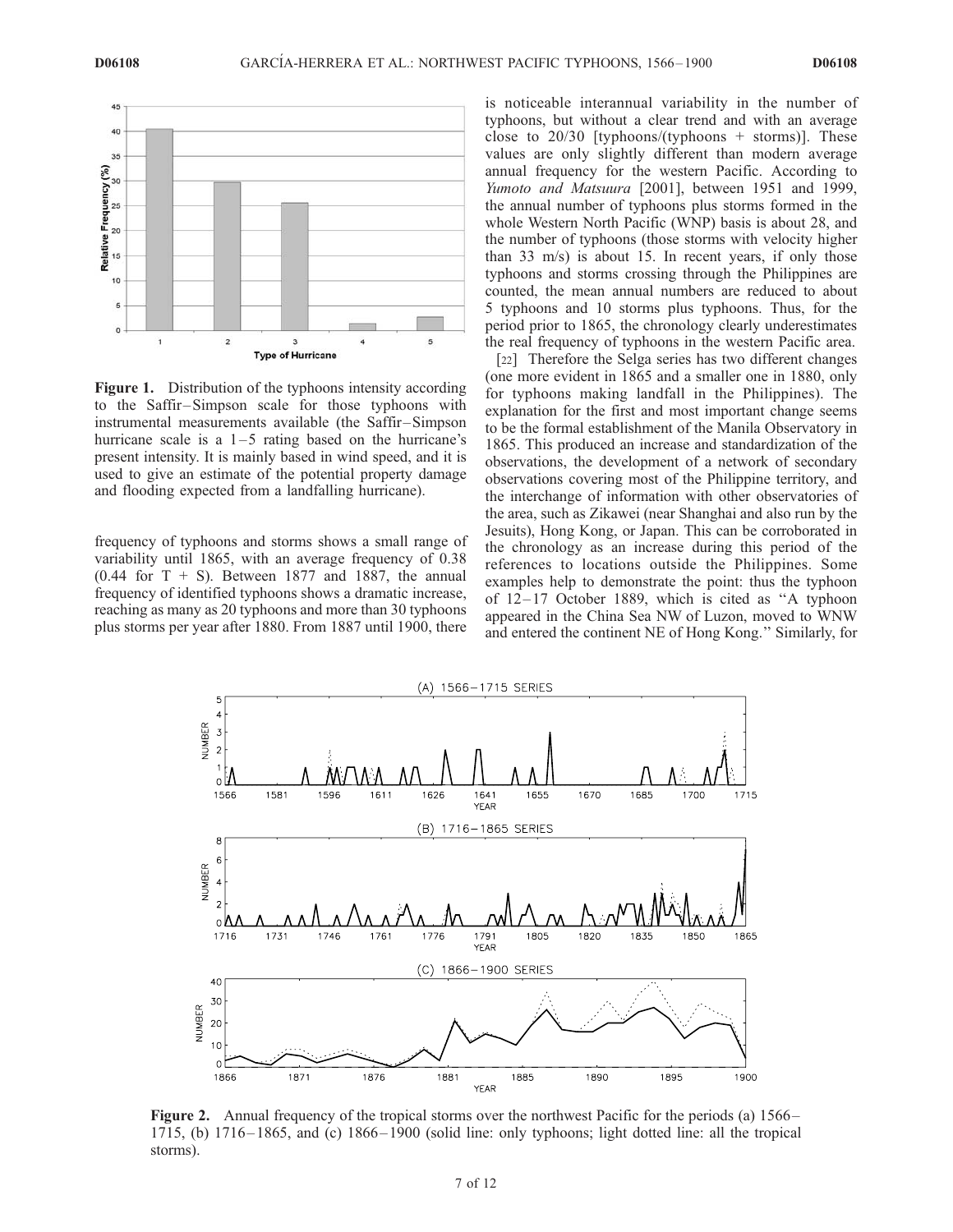

Figure 3. Annual frequency of typhoons landfalling in the Philippines for the period (a) 1866–1900 and (b) 1901– 1934.

9 – 16 September 1891, the citation reads: ''Appearing NE of Luzon, the typhoon, moving in a WNW direction, approached S Formosa and recurved to the NE; then it followed the coast of Japan bordering the Japan Sea and finally crossed Hokkaido to the ENE.

[23] Table 2 also illustrates the effective working of the meteorological network in the Philippines and interchange with other observatories. Thus, of a total of 82 pressure readings, 7 came from Manila, 23 from the rest of the islands, 29 from other locations outside the islands, and, remarkably, 21 from different ships traveling in the area.

[24] However, the origin of Selga's sources suggests that the highest representativity of the chronology should be for typhoons making landfall in the Philippines. Figure 3 shows the annual frequency of the typhoons making landfall in the Philippines for  $1866 - 1900$  and  $1901 - 1934$  (Selga's chronology). There is a slight increase in the number of identified typhoons making landfall in the Philippines from the first to the second period. Therefore the average for the period 1866 – 1900 is about 5.5 landfalling typhoons per year (dashed line in Figures 3a and 3b). It is observed that the annual number of typhoons is lower than this value for almost all the period 1866 – 1881 and higher, with the exception of only 3 years for the period  $1880 - 1900$ . Finally, it is interesting to notice that both numbers are slightly different than the annual mean number of typhoons reaching the Philippines per year obtained for the 1951 – 1999 period with data from the ''Joint Typhoon Warning Center Best Track Data'' (Data from the ''Naval Pacific Meteorology and Oceanography Center'' (https://metoc. npmoc.navy.mil/jtwc/best\_tracks/wpindex.html)). This could be due to the extension of the area reporting typhoons included in Selga's Chronology toward South China, Korea, and Japan, especially the data from the very late 19th century and the 20th century.

[25] The monthly distribution has also been computed for the four series. Figure 4 shows the relative frequencies for the Philippine landfalling typhoons extracted from the Selga Chronology in the period  $1566 - 1864$  (S1) and  $1865 - 1900$ (S2), and from the ''Joint Typhoon Warning Center Best Track Data'' in the period 1951 – 1999 (U1), as well as the

monthly distribution of typhoons in the whole WNP area for this same period (U2). In order to permit a direct comparison among the four distributions, they have been normalized by dividing the number of typhoons in a given month by the total number of typhoons during the whole period. It can be seen that all of them show a minimum incidence in February; however, they peak at different months: September and October (S1 and U2), September (S2), and August (U1). A chi-square test shows that the monthly relative frequency distributions are significantly different ( $p < 0.05$ ). It also shows that the discrepancy is due to three months (August, November, and December). If we remove them, there are no significant differences among the four series at  $p \le 0.05$ . Additionally, when comparisons are performed two by two, it is observed that only S2 (1865 –1900) and U1 (instrumental, whole WNP area) show a statistically differ-



Figure 4. Normalized monthly typhoons for the typhoons landfalling in the Philippines in  $1564 - 1864$  (S1), in  $1865 -$ 1900 (S2), in the whole Western North Pacific basin (U1), and landfalling in the Philippines in the 1951 –1999 period (U2) (data for the recent period from the ''Joint Typhoon Warning Center Best Track Data'').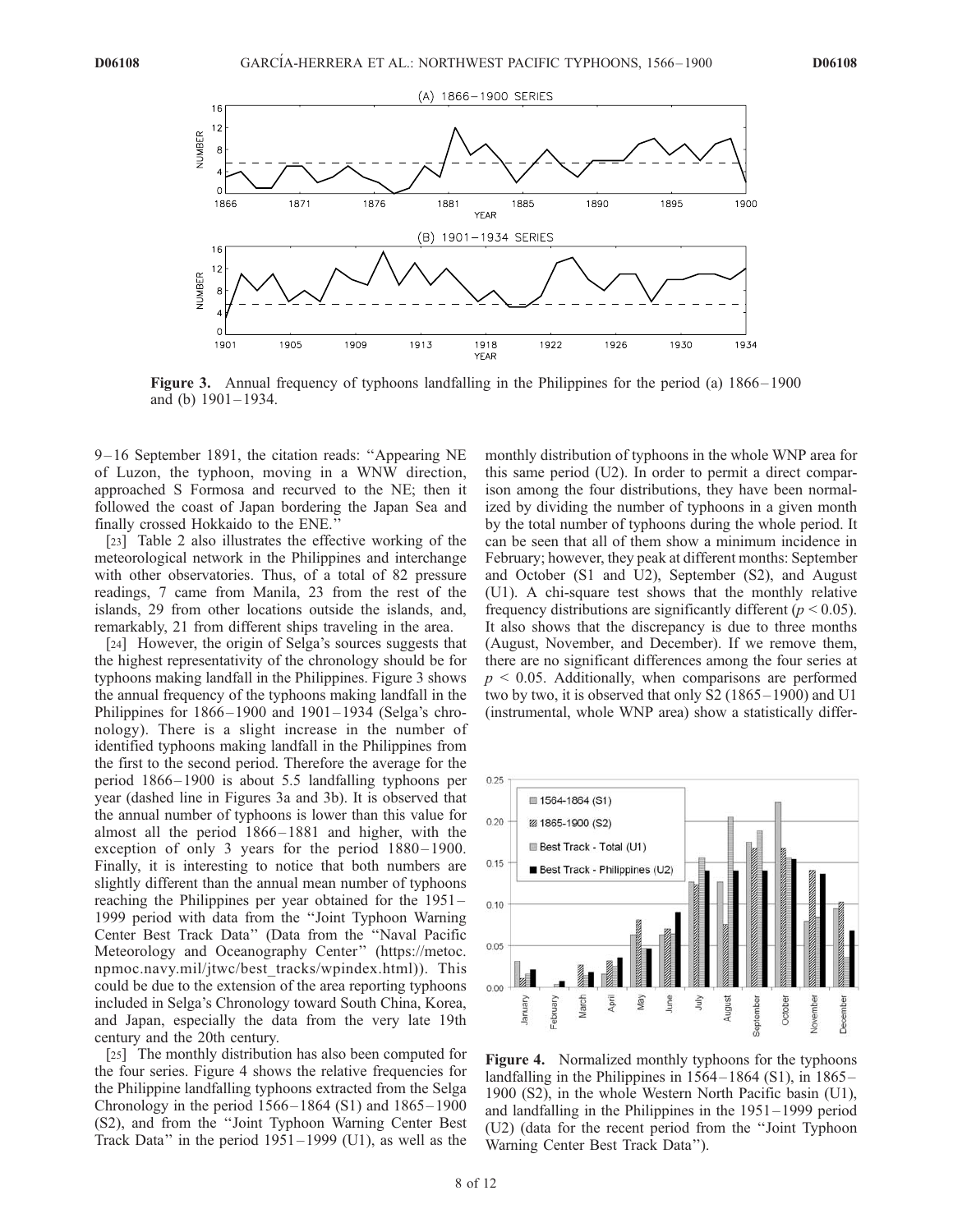

**Figure 5.** Typhoons trajectories identified by Selga for (a)  $1564 - 1864$ , (b)  $1865 - 1882$ , and (c)  $1883 -$ 1900.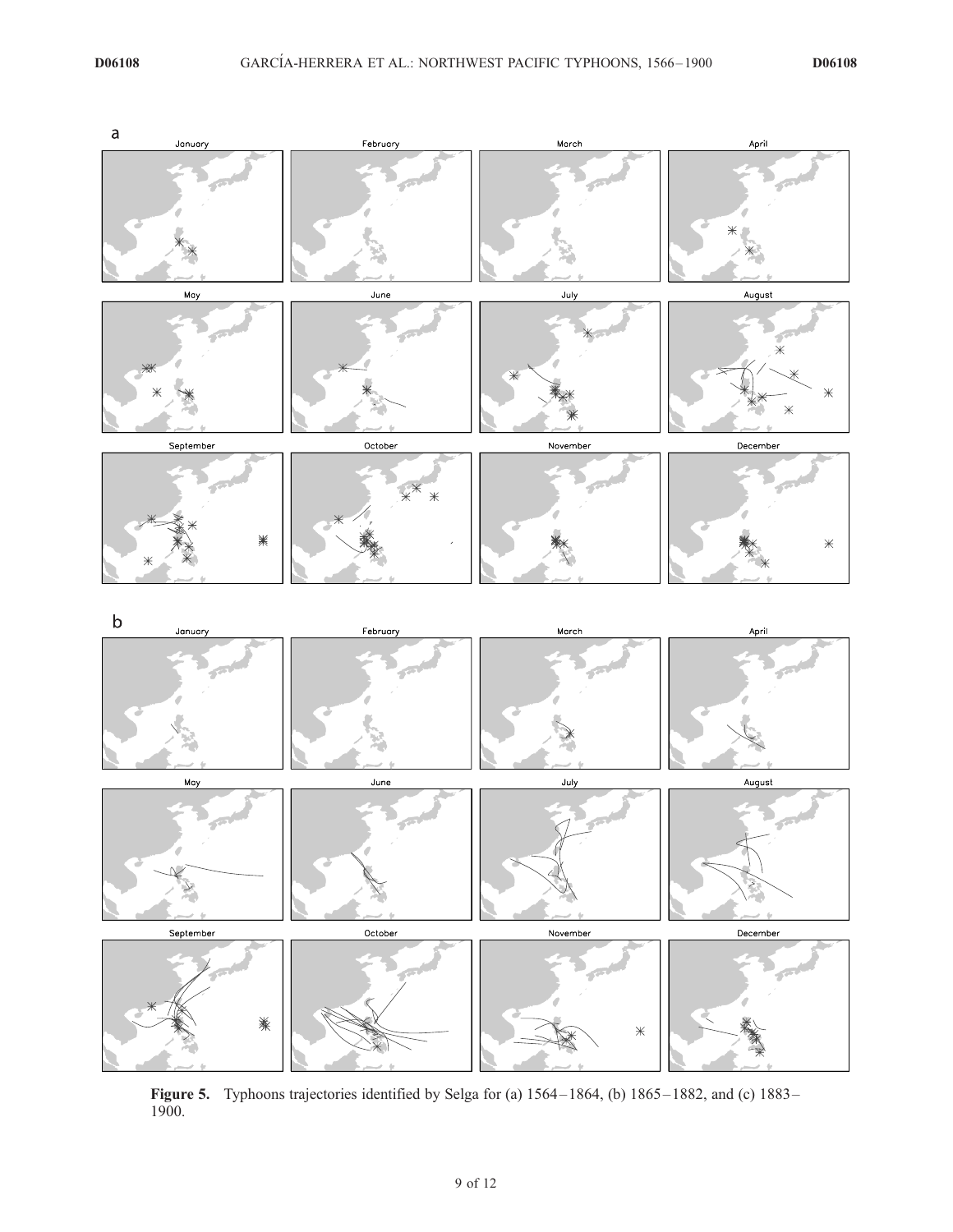

Figure 5. (continued)

ent distribution ( $p < 0.05$ ), and, once again, differences are mainly due to August, November, and December.

[26] The approximate trajectories of all the typhoons identified by Selga for different subperiods in the different months are shown in Figure 5. They have been computed as ''best guess'' after applying a spline method using the available points for every storm. Some cases are well documented and have as much as seven different locations, whereas other cases have been documented only at one location.

#### 5. Discussion

[27] Selga's Chronology is an invaluable starting point for obtaining a complete typhoon chronology in the Pacific. It provides high-resolution and reliable information on a total of 652 typhoons and tropical storms in the western Pacific area. It cannot be considered a complete chronology for the whole period, but the results of this paper suggest that since 1865, and especially since 1880, it provides a rather complete picture of the landfalling occurrences in the Philippines.

[28] The results for the previous sections suggest that, though incomplete, the series provides accurate information and exhibits similar variability to the present-day climatology, as evidenced in the monthly distribution. The series shows two main periods with no records of typhoons: 1568 – 1589 and 1659 – 1686. There is not enough information to properly evaluate if they correspond to a period of low typhoons incidence or if they just reflect the lack of appropriate records. However, the second interval partly coincides with a period when the location of the Pacific monsoon trough was inferred to be anomalous [García et al., 2001], being displaced southward of its climatological

location. *Liu et al.* [2001] showed an increased frequency of typhoons making landfall in the Guandong province of China for the second half of the 17th century. Therefore the lack of records during this second period could be reflecting a change in the TC trajectories in the western Pacific. However, this is a mere suggestion since the series cannot be considered as complete.

[29] The compilation of a complete TC chronology for the western Pacific would require a multidisciplinary approach, combining different techniques. For the historical period, an intensive search of the available documentary sources would be required. Previous works have identified archives with relevant sources, as is the case for the Chinese coast [Liu et al., 2001]. In Spain, a number of archives have been identified. Apart from the local archives in the Philippines, a number of Spanish archives contain abundant information on the Spanish colonial administration in the islands. The most relevant of these are Archivo General de Indias, Archivo del Museo Naval, Archivo Central de la Marina, and Archivo Histórico Nacional. The combined use of these and additional sources will allow to continue the pioneering work made by Selga.

## Appendix A: Main Archives in Spain with Documents Relevant to Climate Reconstruction More Details in the Work by *Garcia et al.* [2001] and Style of Their References

[30] The Archivo General de Indias (General Archive of the Indies; AGI, http://www.mcu.es/jsp/plantillaAncho\_ wai.jsp?id =  $61\&$ area = archivos) keeps most of the documents from the colonial administration of Spanish America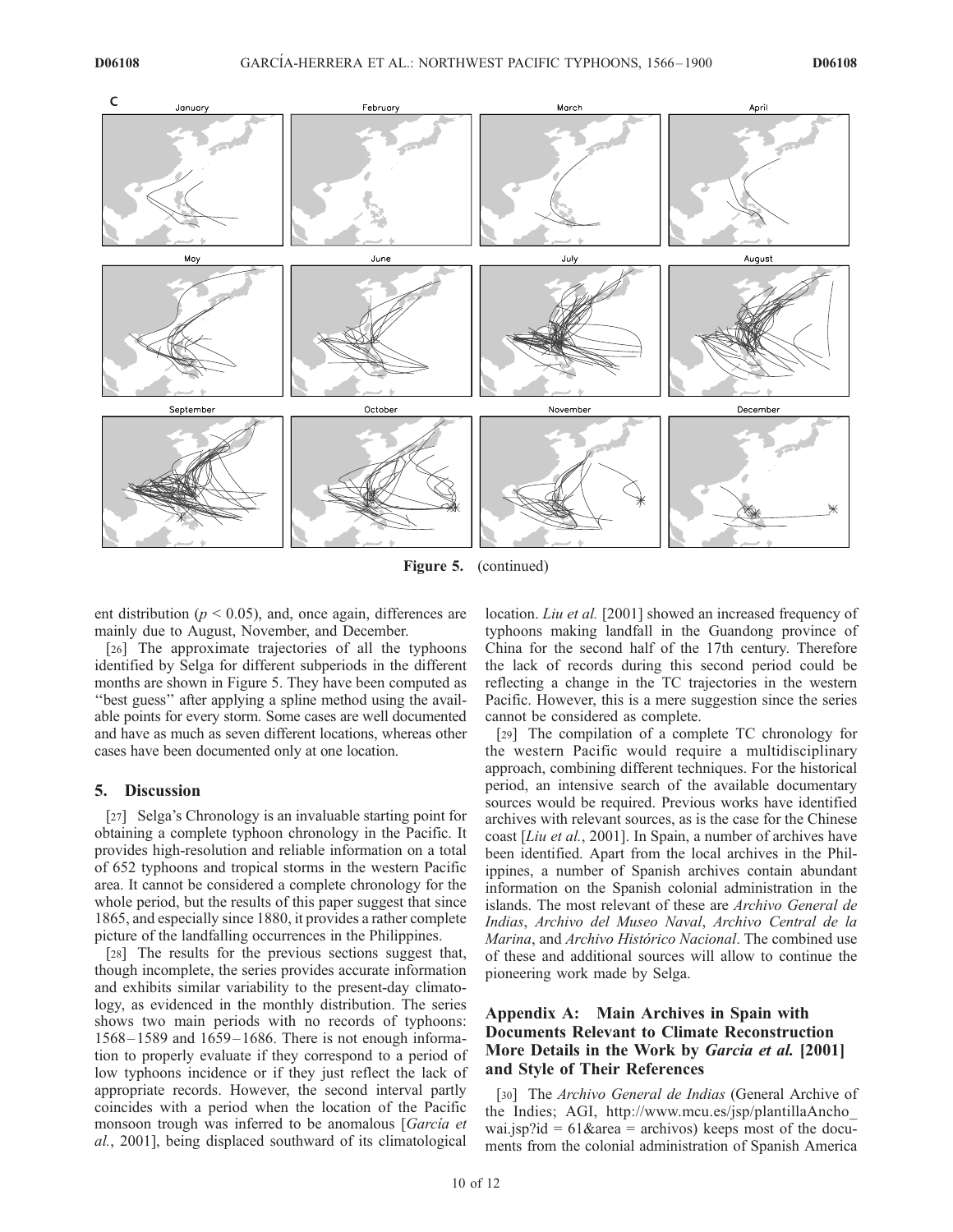and the Philippines. It was founded in the late 18th century, during the reign of Carlos III, who decided to join scattered collections of documents, as well as material previously stored in the National Archive at Simancas, in Valladolid. He chose the Lonja de Mercaderes (Merchants' Meeting House) of Seville to house the new collection. The building had served previously as headquarters of the commercial and administrative activities between Spain and the New World during the 17th and early 18th centuries. The collection now contains over 80 million pages of original writings, encompassing all aspects of military, commercial, and cultural relations between Spain and its American colonies. It is divided into sections, according to their administrative origin, and roughly corresponds to former units of the Spanish administration, such as Justicia (Justice), which contains most of the records from the different courts or *Contaduría* (Account), dealing with the financial administration documents. García et al.'s [2001] Table 1 shows the current organization of the AGI, together with the number of "legajos," or manuscript bundles, contained in each section and the range of dates covered. Each legajo consists of a group of related documents and averages some  $1500 - 2000$  manuscript pages.

[31] The Archivo del Museo Naval (Archive of the Naval Museum, AMN, http://www.museonavalmadrid.com/ Archivo) is a military archive, the main historical archive of the Spanish Navy. It was created in 1930 collecting in the museum the manuscripts and maps from the previous Depósito Hidrográfico (Hydrographic Deposit) that had been receiving logbooks and reports from different naval missions and expeditions since the end of the 18th century. Then it was completed with documents from other collections, such as the Real Compañía de Guardamarinas (Royal Company of Navy Cadets). The oldest documents are dated in the 10th century, but most of the collections correspond to the 18th and 19th centuries.

[32] The organization of the archives, according to administrative criteria, makes the search of climatic information a complex task since, usually, several sections must be searched in order to abstract all the evidences from a certain area and period of time.

[33] Acknowledgments. This paper was partially supported by the Risk Prediction Initiative, under grant RPI02-2-009. The authors wish to thank F. Koek for providing a copy of the original Selga paper. A. Udías discussed enthusiastically part of the manuscript and provided material to understand the Jesuits' role in the meteorological observations in the Philippines. D. Wheeler and C. Wilkinson provided records of the English logbooks. Three anonymous reviewers provided useful suggestions that improved the original manuscript.

#### References

- Baldwin, M. P., et al. (2001), The Quasi-Biennial Oscillation, Rev. Geophys., 39, 179 – 229.
- Bankoff, G. (2003), Cultures of Disaster: Society and Natural Hazards in the Philippines, p. 256, Routledge Curzon, London.
- Chan, J. C. L., and J. E. Shi (2000), Frequency of typhoon landfall over Guandong Province of China during the period 1470-1931, Int. J. Climatol., 20, 183-190.
- Chenoweth, M. (2005), Reassessment of historical Atlantic tropical cyclones, Clim. Change, in press.
- Chenoweth, M. (2006), A reassessment of historical Atlantic basin tropical cyclone activity, 1700-1855, Clim. Change, 76, 169-240, doi:10.1007/ s10584-005-9005-2.
- Díaz, H. F., and V. Markgraff (Eds.) (2000), El Niño and the Southern Oscillation, p. 496, Cambridge Univ. Press, New York.
- Díaz, H. F., and R. S. Pulwarty (Eds.) (1997), Hurricanes. Climate and Socioeconomic Impacts, 292 pp., Springer, New York.
- Donnelly, J. P., et al. (2001), 700 year sedimentary record of intense hurricane landfalls in southern New England, Geol. Soc. Am. Bull., 113, 714 – 727.
- Doyle, T. W., and L. E. Gorham (1996), Detecting hurricane impact and recovery from tree rings, in Tree Rings, Environment, and Humanity, edited by J. S. Dean, D. M. Meko, and T. W. Swetnam, pp. 405-412, Radiocarbon, Tucson, AZ.
- Dunn, G. E., and B. I. Miller (1964), Atlantic Hurricanes, Louisiana State University Press, Baton Rouge.
- Elsner, J. B., and B. H. Bossak (2001), Secular changes to the ENSO-U.S. hurricane relationship, Geophys. Res. Lett., 28, 4123-4126.
- Elsner, J. B., K.-B. Liu, and B. Kocher (2000), Spatial variations in major U.S. hurricane activity: Statistics and a physical mechanism, J. Clim., 13, 2293 – 2305.
- Fernández-Partagás, J., and H. F. Diaz (1996), Atlantic hurricanes in the second half of the nineteenth century, Bull. Am. Meteorol. Soc., 77(12), 2899 – 2906.
- García, R. R., H. Díaz, R. García-Herrera, J. Eischeid, M. R. Prieto, E. Hernández, L. Gimeno, F. Rubio, and A. M. Bascary (2001), Atmospheric circulation changes in the tropical Pacific inferred from the voyages of the Manila galleons in the 16th – 18th centuries, Bull. Am. Meteorol. Soc., 82, 2435 – 2455.
- Gray, W. M. (1984), Atlantic seasonal hurricane frequency. Part I: El Niño and 30mb quasibiennial oscillation frequencies, Mon. Weather Rev., 112, 1649 – 1688.
- Hurrell, J. W. (1995), Decadal trends in the North Atlantic Oscillation: Regional temperatures and precipitation, Science, 269, 676 – 679.
- Landsea, C. W. (2000), El Niño/Southern Oscillation and the seasonal predictability of tropical cyclones, in El Niño and the Southern Oscillation, edited by H. F. Díaz and V. Markgraf, 496 pp., Cambridge Univ. Press, New York.
- Landsea, C. W., N. Nicholls, W. M. Gray, and L. A. Avila (1996), Downward trends in the frequency of intense Atlantic hurricanes during the past five decades, Geophys. Res. Lett., 23, 1697-1700.
- Liu, K.-B., and M. L. Fearn (1993), Lake-sediment record of late Holocene hurricane activities from coastal Alabama, Geology, 21, 793-796.
- Liu, K.-B., and M. L. Fearn (2000a), Holocene history of catastrophic hurricanes landfalls along the Gulf of Mexico Coast reconstructed from coastal lake and marsh sediments, in Current Stresses and Potential Vulnerabilities: Implications of Global Change for the Gulf Coast Region of the United States, edited by Z. H. Ning and K. K. Abdollahi, 223 pp., Franklin Press, Baton Rouge.
- Liu, K.-B., and M. L. Fearn (2000b), Reconstructions of prehistoric landfall frequencies of catastrophic hurricanes in northwestern Florida from lake sediment records, Quat. Res., 54, 238-245.
- Liu, K.-B., C. Shen, and K.-S. Louie (2001), A 1000-year history of typhoon landfalls in Guandong, southern China, reconstructed from Chinese historical documentary records, Ann. Assoc. Am. Geogr., 91, 453 – 464.
- Ludlum, D. M. (1963), Early American Hurricanes, 1492 1870, American Meteorological Society, Boston.
- Madden, R. A., and P. R. Julian (1994), Observations of the  $40-50$  day tropical oscillation—A review, Mon. Weather Rev., 122(5), 814-837.
- Millas, J. C. (1968), Hurricanes of the Caribbean and Adjacent Regions, 1492 – 1800, Academy of the Arts and Sciences of the Americas, Miami.
- Murillo, P. (1749), Historia de la provincia de Philipinas de la Compañía de Jesus: Segunda parte que comprehende los progresos de esta provincia desde el año de 1616 hasta el de 1716, En la Imprenta de la Compañía de Jesus, por Nicolas de la Cruz Bagay, En Manila.
- Neumann, C. J., B. R. Jarvinen, C. J. McAdie, and J. D. Elms (1993), Tropical Cyclones of the North Atlantic Ocean, 1871 – 1992, NOAA Historical Climatology Series 6-2, Asheville, NC.
- Piddington, H. (1876), The sailors handbook for the law of storms, London.
- Poey, A. (1862), Table chronologique de quatre cents cyclones, Paris, 66 pp.
- Rappaport, E. N., and J. Fernández-Partagas (1997), History of the deadliest Atlantic tropical cyclones since the discovery of the New World in hurricanes, in Climate and Socioeconomic Impacts, edited by H. F. Díaz and R. S. Pulwarty, Springer, New York.
- Ribera, P., R. García-Herrera, L. Gimeno, and E. Hernández (2005), Typhoons in the Philippine islands  $1901 - 1934$ , *Clim. Res.*,  $29$ ,  $85 - 90$ .
- Salivia, L. A. (1950), Historia de los temporales de Puerto Rico (1508 1949), p. 146, S. Juan.
- Schutz, W. L. (1939), The Manila Galleon, 453 pp., E.P. Dutton & Company, New York.
- Selga, M. (1935), Charts of Remarkable Typhoons in the Philippines 1902 – 1934. Catalogue of Typhoons 1348 – 1934, 55 pp., Manila Weather Bureau, Manila.